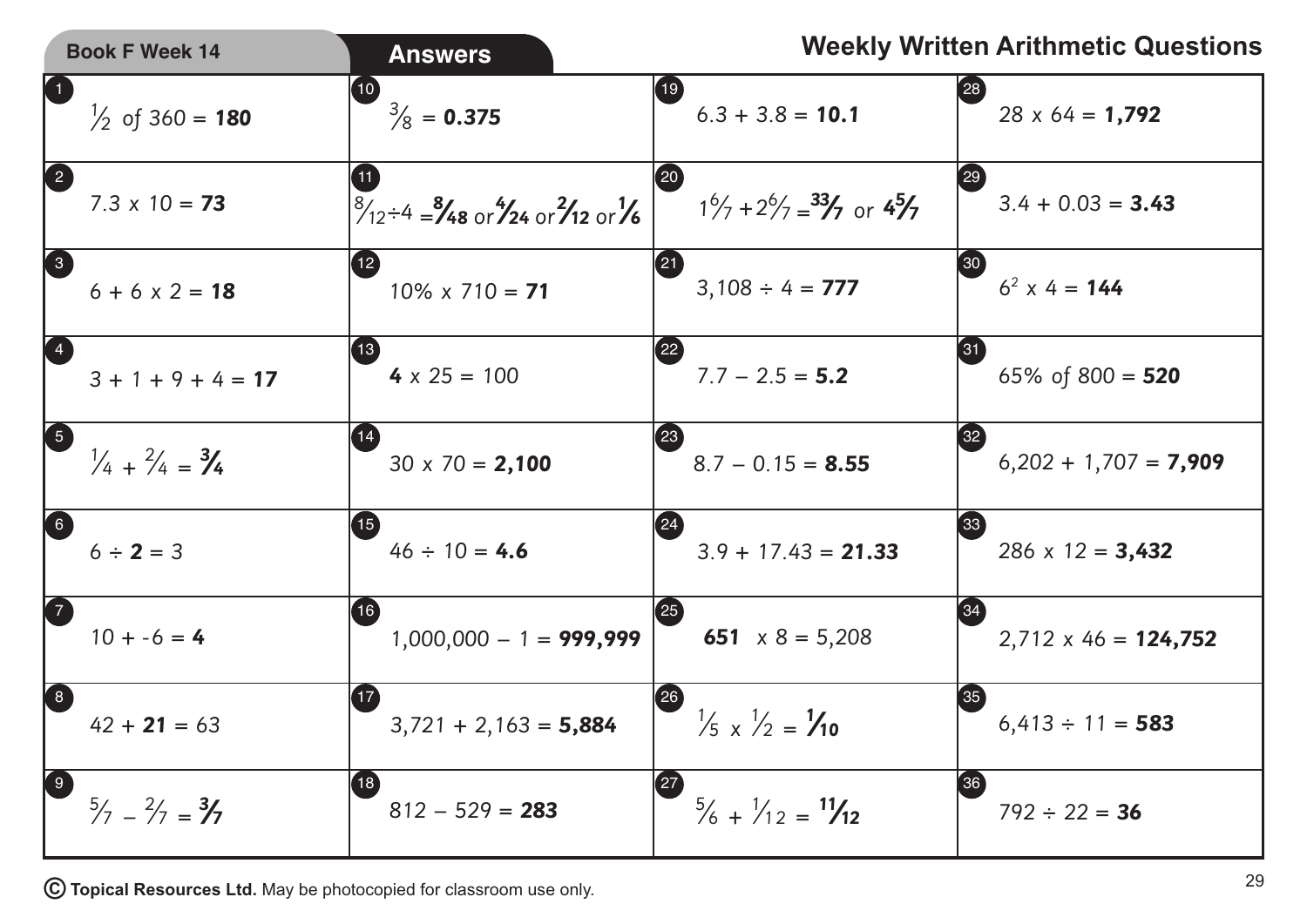|                                              | <b>Book F Week 15</b>                            |                   | <b>Answers</b>                                                          |                    |                                                                |                            | <b>Weekly Written Arithmetic Questions</b>      |
|----------------------------------------------|--------------------------------------------------|-------------------|-------------------------------------------------------------------------|--------------------|----------------------------------------------------------------|----------------------------|-------------------------------------------------|
| $\bigcirc$                                   | $7 + 7^2 = 56$                                   | $\left[10\right)$ | $\frac{5}{8}$ = 0.625                                                   | $\left(19\right)$  | $24 \times 29 = 696$                                           | [28]                       | $\frac{1}{9} \times \frac{1}{2} = \frac{1}{18}$ |
| 2                                            | $64 \div 8 = 8$                                  |                   | $289 + 796 = 1,085$                                                     | [20]               | $2,127 + 9,012 = 11,139$                                       | 29                         | $4.6 + 0.03 = 4.63$                             |
| 3                                            | $-2 + 18 = 16$                                   | $\boxed{12}$      | $901 - 238 = 663$                                                       | (21)               | $5^3$ x 2 = 250                                                | <b>30</b>                  | $35\% \times 300 = 105$                         |
| $\left( 4\right)$                            | $1\frac{1}{2} \times 23 = 34\frac{1}{2}$ or 34.5 | (13)              | $40 \times 70 = 2,800$                                                  | $\left( 22\right)$ | $7.6 - 2.86 = 4.74$                                            | $\left( 31\right)$         | $\frac{1}{4} + \frac{1}{8} = \frac{3}{8}$       |
| 5                                            | $19 - 4 \times 2 = 11$                           |                   | 10% of $720 = 72$                                                       | $\left[23\right]$  | $2\frac{1}{2} \times 24 = 60$                                  | $^{\prime}32^{\prime}$     | $4 \times 366 = 1,464$                          |
| 6                                            | $16 - 6 = 10$                                    |                   | $15$ $6/7 - 4/7 = 2/7$                                                  | 24                 | $1\frac{2}{9} + 3\frac{8}{9} = \frac{46}{9}$ or $5\frac{1}{9}$ | 33                         | $724 \times 11 = 7,964$                         |
| $\boldsymbol{\Omega}$                        | $2 \times 439 = 878$                             | (16)              | $3 \times 20 = 60$                                                      | 25                 | $4.6 + 2.8 = 7.4$                                              | $^{\prime}$ 34 $^{\prime}$ | $2,714 \times 33 = 89,562$                      |
| 8                                            | $\frac{1}{2}$ x 37 = 18/2 or 18.5                |                   | $81 \div 10 = 8.1$                                                      | (26)               | $7.2 + 14.91 = 22.11$                                          | 35 <sub>2</sub>            | $1,860 \div 12 = 155$                           |
| $\left[\begin{matrix} 9 \end{matrix}\right]$ | $100,000 - 1 = 99,999$                           | $\left(18\right)$ | $\frac{8}{13}$ + 4 = $\frac{8}{52}$ or $\frac{4}{26}$ or $\frac{2}{13}$ |                    | $8.8 \times 1\frac{1}{2} = 13.2$                               | ∫36                        | $5,920 \div 16 = 370$                           |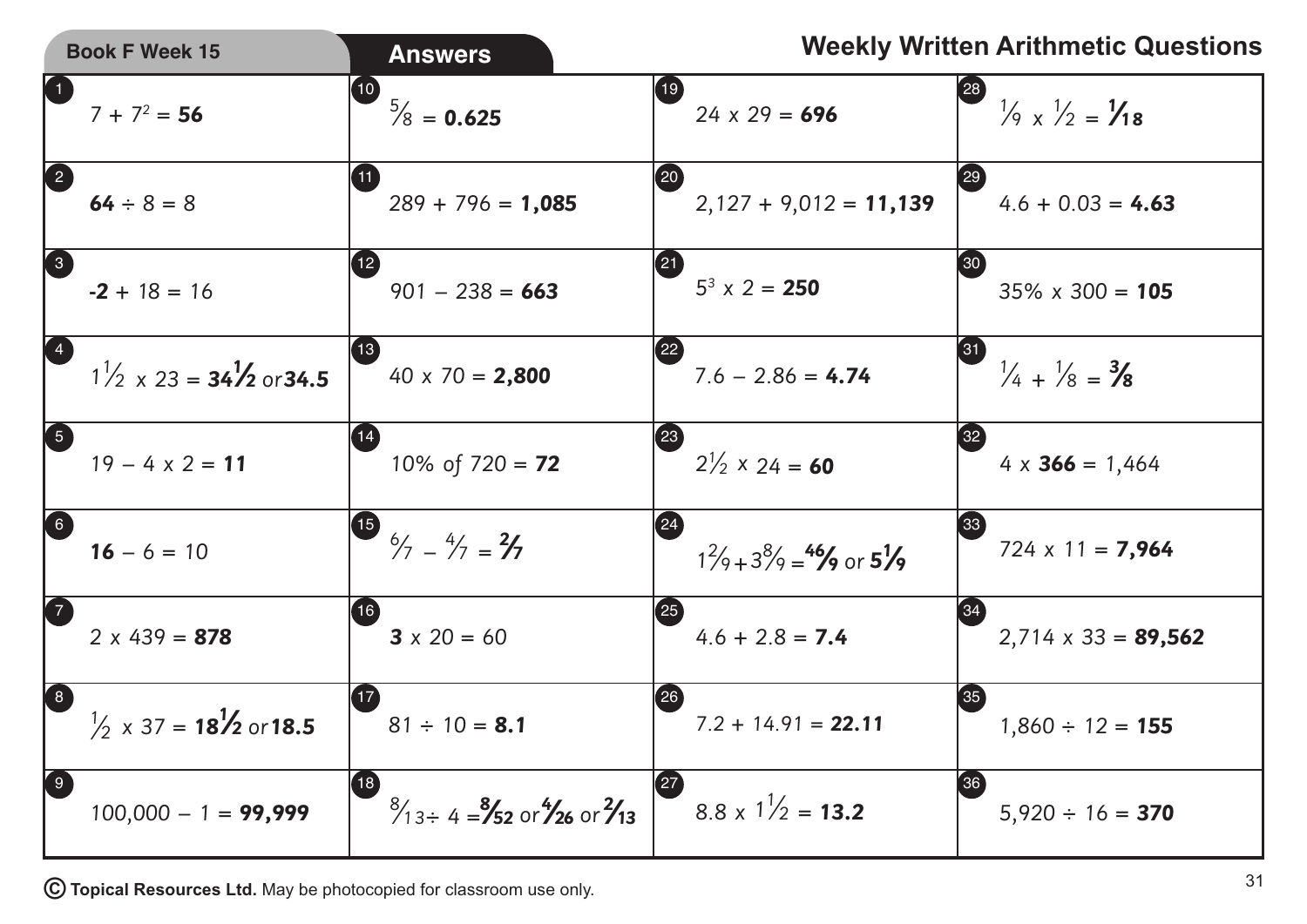|                  | <b>Book F Week 16</b>                     | <b>Answers</b>                                                                       |                                                                                                              | <b>Weekly Written Arithmetic Questions</b>                                 |
|------------------|-------------------------------------------|--------------------------------------------------------------------------------------|--------------------------------------------------------------------------------------------------------------|----------------------------------------------------------------------------|
|                  | $10 \times 8.6 = 86$                      | $\left(10\right)$<br>$\frac{6}{8}$ ÷ 4 = $\frac{6}{32}$ or $\frac{3}{16}$            | (19)<br>$712 - 394 = 318$                                                                                    | [28]<br>$\frac{7}{9} + \frac{1}{3} = \frac{10}{9}$ or $\frac{11}{9}$       |
| 2                | $(3 + 3) \times 2 = 12$                   | (11)<br>$84 \div 10 = 8.4$                                                           | (20)<br>$7.8 - 0.1 = 7.7$                                                                                    | [29]<br>$7.04 + 0.09 = 7.13$                                               |
| 3                | $\frac{1}{4}$ of 360 = <b>90</b>          | (12)<br>$\frac{7}{8}$ = 0.875                                                        | 【21】<br>$1\frac{3}{8} + 7\frac{5}{8} = \frac{72}{8}$ or 9                                                    | $\left( \frac{30}{2} \right)$<br>$\frac{3}{8} - \frac{1}{4} = \frac{1}{8}$ |
|                  | $15 + 24 = 39$                            | (13)<br>$8 \times 25 = 200$                                                          | $\left( 22\right)$<br>$1,936 \div 4 = 484$                                                                   | [31]<br>$4,173 + 5,746 = 9,919$                                            |
| $\bigcirc$       | $\frac{3}{8} + \frac{4}{8} = \frac{7}{8}$ | $10,000 - 3 = 9,997$                                                                 | (23)<br>$4.6 + 17.29 = 21.89$                                                                                | [32]<br>$8 \times 654 = 5,232$                                             |
| 6                | $48 \div 1 = 48$                          | $\left(15\right)$<br>10% of $70 = 7$                                                 | (24)<br>$6.9 - 1.65 = 5.25$                                                                                  | $\left[33\right]$<br>$286 \times 12 = 3,432$                               |
|                  | $4 - -2 = 6$                              | $\overline{16}$<br>$\frac{5}{6} - \frac{1}{6} = \frac{4}{6} \text{ or } \frac{2}{3}$ | (25)<br>$47 \times 82 = 3,854$                                                                               | $^{\prime}$ 34<br>$4,726 \times 36 = 170,136$                              |
| 8                | $2+4+2+6=14$                              | (17)<br>$728 + 856 = 1,584$                                                          | [26]<br>$\frac{4}{6} \times \frac{2}{8} = \frac{8}{48}$ or $\frac{4}{24}$ or $\frac{2}{12}$ or $\frac{1}{6}$ | $9,141 \div 11 = 831$                                                      |
| $\left(9\right)$ | $40 \times 60 = 2,400$                    | 18)<br>$7.8 + 4.7 = 12.5$                                                            | (27)<br>$4^2 + 1^3 = 17$                                                                                     | [36]<br>$7,520 \div 32 = 235$                                              |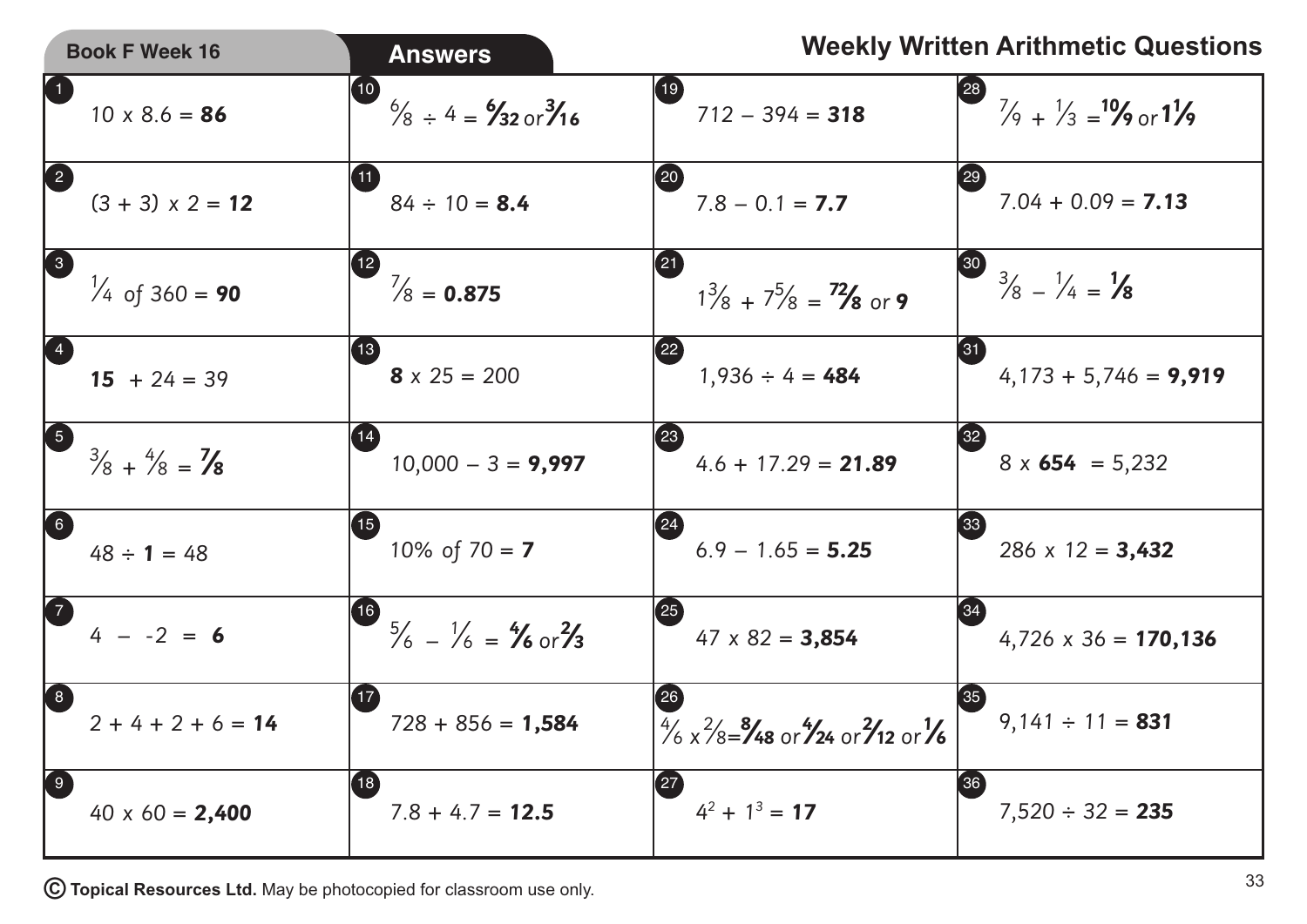|                   | <b>Book F Week 17</b>                                                  | <b>Answers</b>                                                                                           |                                                                     | <b>Weekly Written Arithmetic Questions</b>                         |
|-------------------|------------------------------------------------------------------------|----------------------------------------------------------------------------------------------------------|---------------------------------------------------------------------|--------------------------------------------------------------------|
| $\bigcirc$        | $127 \times 1 = 127$                                                   | 10<br>$10\% \times 349 = 34.9$                                                                           | (19)<br>$\frac{4}{5} + \frac{3}{5} = \frac{7}{5}$ or $1\frac{2}{5}$ | [28]<br>$\frac{1}{7}$ + $\frac{1}{21}$ = $\frac{4}{21}$            |
| 2                 | $18 \div 6 = 3$                                                        | (11)<br>$380 \div 100 = 3.8$ or $3.80$                                                                   | (20)<br>$336 \div 7 = 48$                                           | $\left(29\right)$<br>$1.74 + 0.01 = 1.75$                          |
| 3                 | $10 - 1 \times 2 = 8$                                                  | 12 <sub>2</sub><br>$\frac{6}{8}$ ÷ 3 = $\frac{6}{2}$ or $\frac{3}{12}$ or $\frac{2}{8}$ or $\frac{1}{4}$ | (21)<br>$17.5 - 4.6 = 12.9$                                         | $\left 30\right\rangle$<br>$9,229 + 4,229 = 13,458$                |
|                   | $\frac{1}{2}$ x 75 = <b>37<sup>1</sup>/<sub>2</sub></b> or <b>37.5</b> | (13)<br>40% of $80 = 32$                                                                                 | (22)<br>$2.6 + 4.71 = 7.31$                                         | $\left[ 31 \right]$<br>$\frac{7}{12} - \frac{1}{6} = \frac{5}{12}$ |
| $\mathbf{G}$      | $1^3 + 2 = 3$                                                          | $\frac{1}{2}$ of 1,000 = <b>500</b>                                                                      | $\left( 23\right)$<br>$1^2/7 - \frac{3}{7} = \frac{6}{7}$           | [32]<br>684 $x 7 = 4,788$                                          |
| 6                 | $2 \times 872 = 1,744$                                                 | $\overline{\mathbf{15}}$<br>$\frac{7}{9} - \frac{2}{9} = \frac{5}{9}$                                    | (24)<br>$18.3 - 2.05 = 16.25$                                       | 33 <br>$126 \times 11 = 1,386$                                     |
| $\boldsymbol{Z}$  | $9 - 8 = 1$                                                            | (16)<br>95% of $60 = 57$                                                                                 | (25)<br>66 $x$ 74 = 4,884                                           | $^{\prime}34$<br>$8,496 \times 43 = 365,328$                       |
| 8                 | $20 + 24 = 44$                                                         | (17)<br>$263 + 794 = 1,057$                                                                              | (26)<br>$\frac{1}{3} \times \frac{1}{4} = \frac{1}{12}$             | 35<br>$5,484 \div 12 = 457$                                        |
| $\left( 9\right)$ | $40 \times 4 = 160$                                                    | (18)<br>$8,001 - 2,862 = 5,139$                                                                          | $\left( 27\right)$<br>$4^2 \times 2^2 = 64$                         | $^{\prime}36^{\prime}$<br>$3,456 \div 36 = 96$                     |